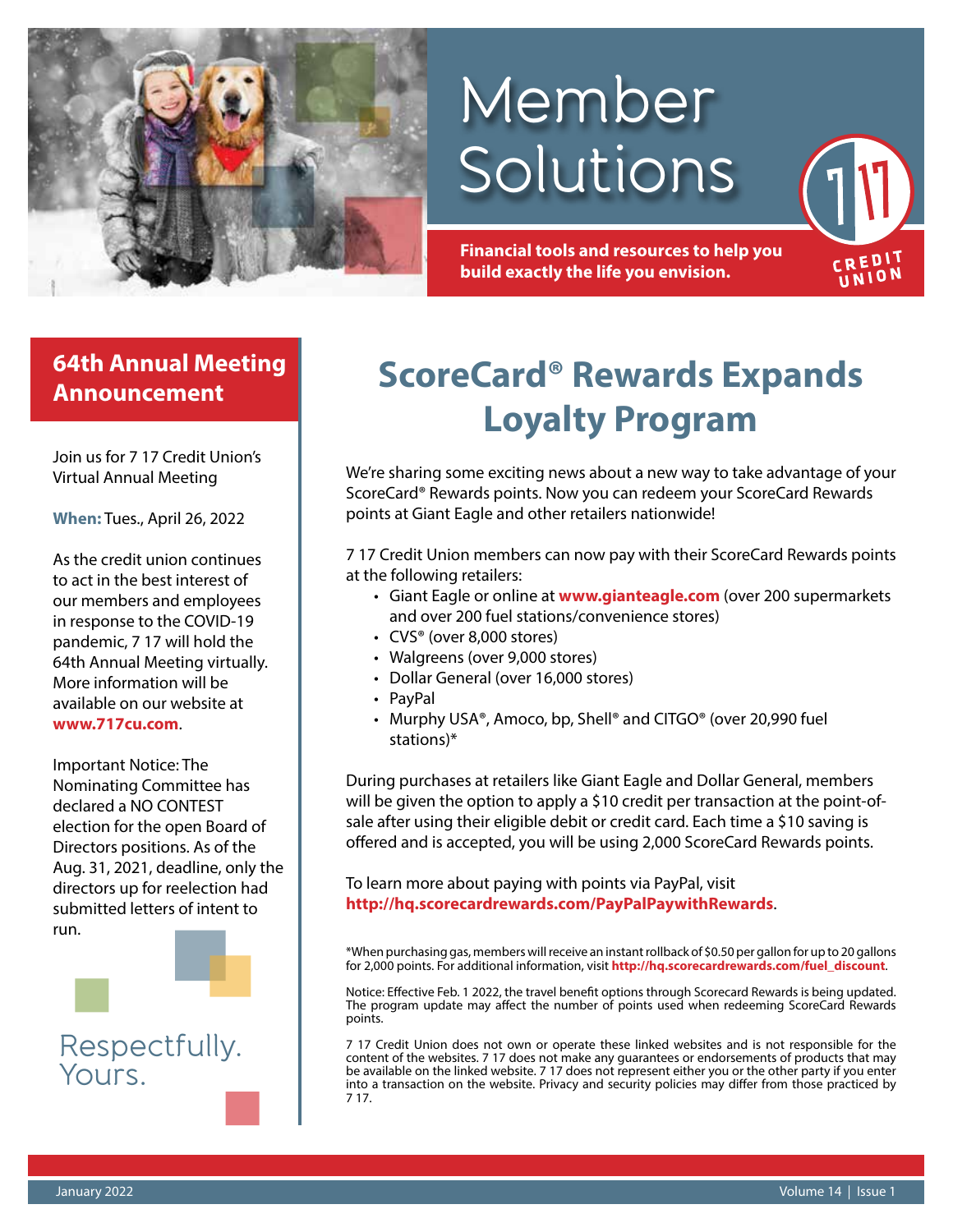## **Start Fresh in the New Year!**

#### **Holiday debt can be overwhelming. Don't start the New Year with added stress. Instead, celebrate your path to financial freedom!**

7 17 Credit Union is offering customized options for a personal loan designed to help you pay off lingering expenses or simplify your finances by consolidating bills with our competitive rates that can help you achieve a lower monthly payment and pay down your debt faster.

#### **Your 7 17 Debt Consolidation Loan\* includes:**

- A 1.00% rate discount
- Available .50% rate discount for automatic payments
- *Simply Rewarding*™ discount up to .25%
- A standard processing fee of \$150
- The loan amount and loan term that's right for you

#### **Pick the amount you need† :**

- \$3,500
- $$4,000$
- $\cdot$  \$5,000



#### **Pick the loan term that's right for you:**

- 30 months
- 36 months
- 48 months
- 60 months

† A one-time \$150 processing fee will be added to the amount you choose. Ex. \$5,000 loan + \$150 fee = \$5,150 total amount financed.

#### **Here's an example of how it works:**

#### **If you need \$3,500, borrow \$3,650 for 60 months and your monthly payment could be as low as \$77.54;\* or**

- at 48 months, pay as low as \$92.56 per month;\* or
- at 36 months, pay as low as \$117.75 per month;\* or
- at 30 months, pay as low as \$137.99 per month.\*

**This offer ends Feb. 28, 2022.** To apply for a loan, members can stop in to any 7 17 branch, give us a call or apply online at **www.717cu.com/apply.** (Important: when using our online loan application, select 'Personal Loan/Home Improvement Loan' as the product, then select 'Debt Consolidation' as the loan purpose).

\*Important Disclosures: You must be a member in good standing and credit qualify. Payment example for a \$3,650 Debt Consolidation Loan and term of 60 months assumes a rate of 9.99% (11.82% APR – Annual Percentage Rate) and these requirements: a credit score of 740 or above and includes the following: 1.00% promotional discount rate for this loan, .50% discount for automatic payments from a 7 17 checking account, ACH from another financial institution, direct deposit, or payroll deduction, and .25% discount for Premium Rewards level within the *Simply Rewarding*TM Member Rewards Program. Other examples (when all requirements for available loan discounts are met): If you borrow \$3,650 for 48 months at a rate of 9.99% (12.23% APR), your approximate monthly payment would be \$92.56; or if you borrow \$3,650 for 36 months at a rate of 9.99% (12.90% APR), your approximate monthly payment would be \$117.75; or if you borrow \$3,650 for 30 months at a rate of 9.99% (13.44% APR), your approximate monthly payment would be \$137.99. Payment examples are for illustrative purposes only – other loan amount and terms are available. Your individual Debt Consolidation Loan payment amount, rate and APR will vary based on factors such as - but not limited to - credit worthiness, loan amount, loan term, discount for automatic payments, and any discount through the *Simply Rewarding*TM Member Rewards program. A one-time processing fee of \$150 applies to any Debt Consolidation Loan, which is included in the loan amount; for example, if you borrow \$3,650, you will receive \$3,500 in disbursed funds. Contact us for complete details and current rates. Offer expires Feb. 28, 2022.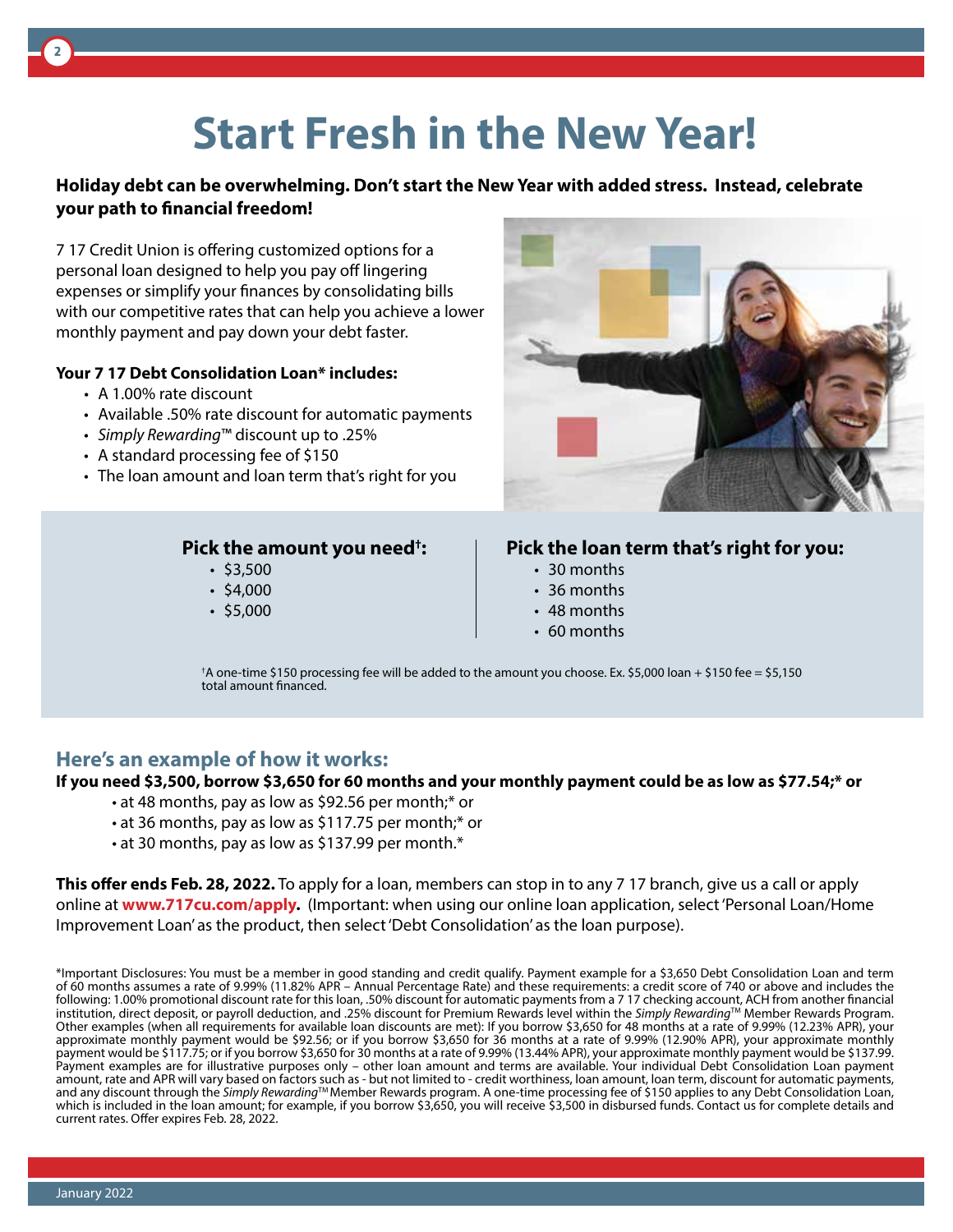## **Automatically earn double ScoreCard® Rewards Points at grocery stores**

For a limited time, 7 17 Credit Union is offering double ScoreCard Rewards Points\* when you purchase groceries!

Between Jan. 1 and March 31, 2022, all 7 17 Visa® Platinum Rewards Credit Cardholders will earn two points for every \$1 spent at grocery stores or wholesale clubs. The good news is this bonus feature has been automatically added to your credit card; there's nothing you need to do! Visit **www.717cu.com/double-points**!

Remember, your ScoreCard Rewards Points can be redeemed for amazing merchandise, travel discounts, gift cards, or cash back!





\*This offer is valid on qualifying purchases made at grocery stores (MCC 5411) and wholesale clubs (MCC 5300) during the promotional period of Jan. 1 – March 31, 2022. Bonus ScoreCard Rewards Points will be credited to your account within 30 days after this promotional period ends. Contact us for complete details. Note: qualifying purchases are at the sole discretion of ScoreCard.



Keep earning points faster! Members with a 7 17 Visa Debit Card can have their ScoreCard points added to their Visa Platinum Rewards Credit Card ScoreCard points! With your debit card, you get one point for each \$2 you spend.\*

Access your ScoreCard Rewards account through online banking or at **www.ScoreCardRewards.com** to add your debit card and combine (household) your ScoreCard points.

\*Every time you use your Visa® Debit Card and say or push the CREDIT option for your purchase you will receive one point for every \$2 you spend. Reward points are earned on net purchases only (purchases minus returns/credits). Reward points are not earned on transactions made using a Personal Identification Number (PIN). Members using contactless cards can earn points as long as they don't enter their PIN number when checking out. Must credit qualify – contact 7 17 Credit Union for details, including current terms, rates and fees.

### **Personal Teller Machines are coming to our Vienna branch!**

We are pleased to announce that Personal Teller Machines (PTMs) are coming to the Vienna branch in mid-2022. Construction is slated to begin in the spring and last for an extended period of time. The drive-thru will temporarily close during construction.

A temporary PTM will be installed in the branch's vestibule to better serve members, and will be removed once construction is complete.

During construction, we ask our members who regularly use the Vienna drive-thru to please visit one of our other conveniently located branches, like the nearby Howland or Cortland branches.

For more information on 7 17 Credit Union's PTMs, visit **www.717cu.com/PTMs**.

### **Scholarship Applications are due March 1, 2022**

7 17 Credit Union offers 12 \$1,500 scholarships for postsecondary education at accredited schools and universities for members or legal dependents of members. For complete details on 7 17's scholarship program or to download an application, visit **www.717cu.com/scholarships**.

Scholarship applications are also available at any 7 17 branch and in all high school guidance offices. Applications and all required attachments must be submitted to the credit union by March 1, 2022.

**3**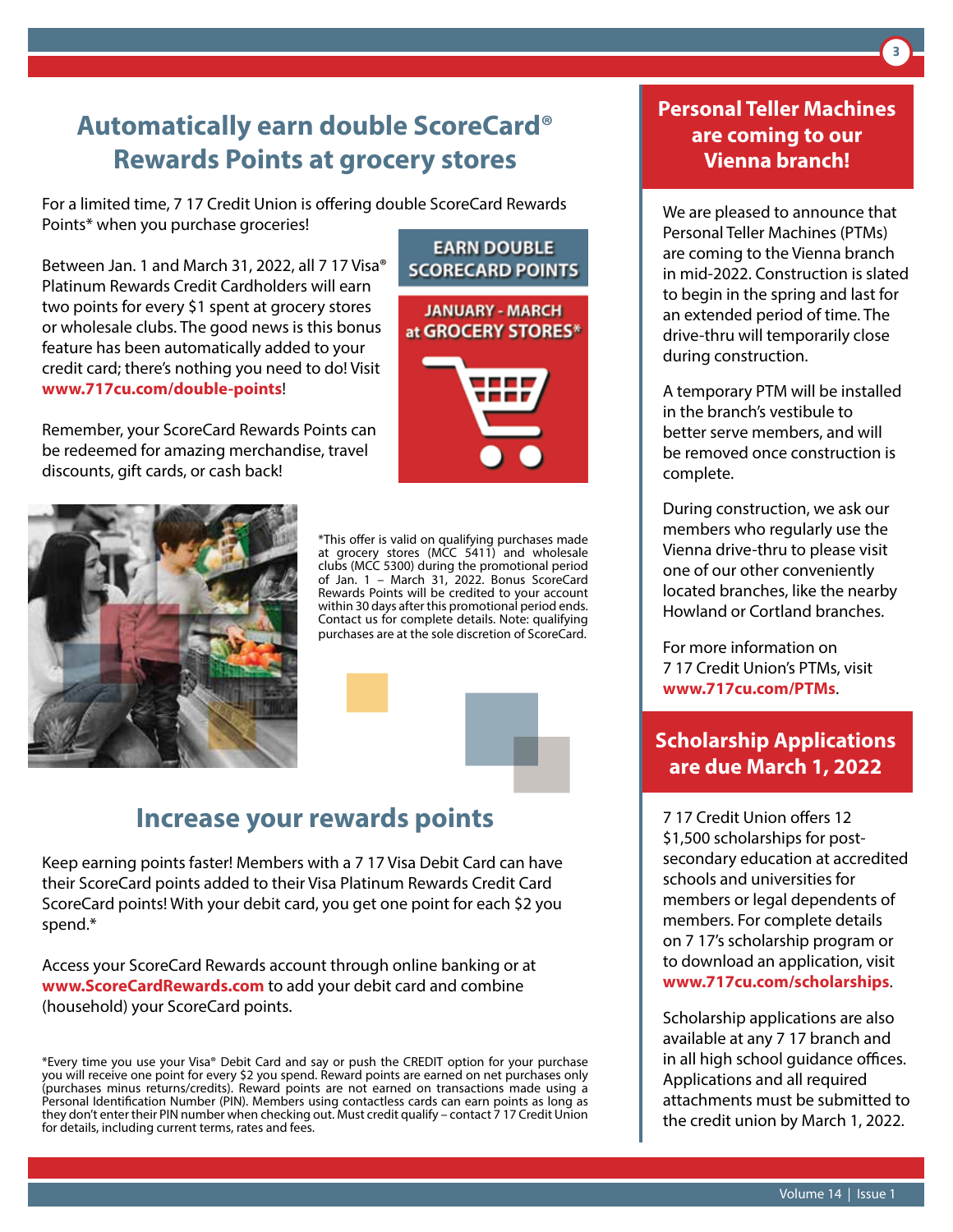## **7 17 Credit Union offers Free Financial Education Tools**

**4**

7 17 Credit Union provides members with free financial education tools and coaching. 7 17 has partnered with KOFE (Knowledge of Financial Education) to offer tools and resources to help support members' long-term financial health. Members also have access to specialized financial coaches by calling a dedicated toll-free number. For more information about KOFE, or to access the site, visit **www.717cu.com/KOFE**.

Members can also utilize the credit union's financial education blog, Financial Fundamentals, which offers insights, news and tips crafted to help our members reach their financial goals.

For more information, or to access the blog, visit **www.717cu.com/blog**.

## **Did you spend too much on gifts this year?**

Start saving now so you are ready for the 2022 holidays.

- Funds are automatically deposited into your Savings or Checking Account in October
- Earn dividends\* on balances of \$50 or more
- No penalty for early withdrawal
- Federally insured by NCUA

#### **Open a 7 17 Christmas Club account today!**

\*Dividends calculated by the daily balance method, compounded and paid quarterly. Contact us for current dividend rates.



Federally insured by NCUA | Equal Housing Lender © 7 17 Credit Union. All rights reserved.

## **7 17 to offer HAP Insurance**



7 17 Credit Union has partnered with Franklin Madison Group, LLC, a third party vendor, to offer a Hospital Accident Plan (HAP).

#### **Collect daily cash benefits of up to \$1,800**

When a covered accident lands you in the hospital, this Hospital Accident Plan pays you these cash benefits:

- \$1,800 a day for intensive care confinement
- \$900 a day for hospital confinement
- \$450 a day for emergency room treatment

In addition to any other insurance to spend any way you want. Visit **www.717cu.com/insurance** to learn more about this new coverage from our partner. 7 17 members may be notified by mail in the future when this member only coverage is available to you.

This is an offering for insurance. It is not a deposit, not NCUA insured, not guaranteed by the credit union and not insured by any federal government agency. This is an accident only policy and does not pay benefits for loss from sickness.

This information is a brief description of the important features of this insurance plan, not an insurance contract. Actual coverage is subject to the language of the policy including applicable exclusions and limitations, and may not be available in all jurisdictions. Insurance product offered by Franklin Madison Group, LLC. For California Residents: Insurance product offered by Franklin Madison Insurance Services, LLC. Insurance is underwritten by Federal Insurance Company, a Chubb company. Chubb, PO Box 1600, Whitehouse Station, NJ 08889.

Confinement benefits reduce by 50% at age 65, and reduce to 25% at age 75.

 $f y$  in  $Q$ 



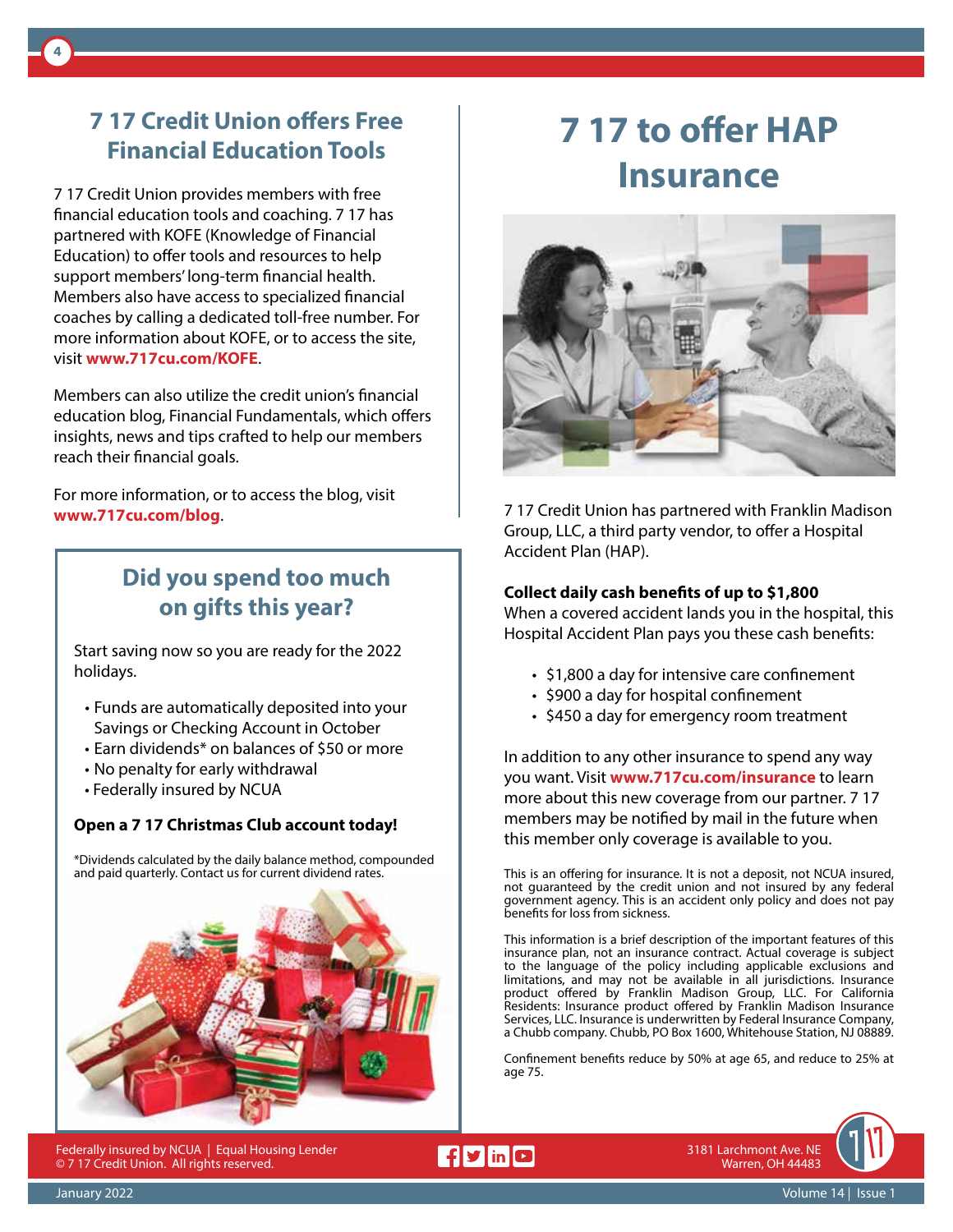

**CROUP** 

**RETIREMENT** 

**&INVESTMENT** 

Retirement | Insurance | Investments | Wealth Management

#### **Our Staff**

**Your 717 Retirement & Investment Group\* team is:**

**Financial Advisors**





William C. Day Paul D. Finch

**Associate Financial Advisors**





Lindsay Lewis Michaela

**Matthews** 

**Program Coordinator**

**Associate Financial Advisor**



Kristen Kriss Samantha



Katsares

#### **Contact**

Make your no-cost, no obligation appointment by calling: 330–372–8102 or 330–372–8079

## **Annual Financial To-Do List**

#### *Things you can do for your future as the year unfolds.*

What financial, business, or life priorities do you need to address for the coming year? Now is an excellent time to think about the investing, saving, or budgeting methods you could employ toward specific objectives, from building your retirement fund to managing your taxes. You have plenty of choices. Here are a few ideas to consider:

**Can you contribute more to your retirement plans this year?** In 2022,

the contribution limit for a Roth or traditional individual retirement account (IRA) is expected to remain at \$6,000 (\$7,000 for those making "catch-up" contributions). Your modified adjusted gross income (MAGI) may affect how much you can put into a Roth IRA. With a traditional IRA, you can contribute if you (or your spouse if filing jointly) have taxable compensation, but income limits are one factor in determining whether the contribution is taxdeductible.1

Keep in mind, this article is for informational purposes only and not a replacement for real-life advice. Also, tax rules are constantly changing, and there is no guarantee that the tax landscape will remain the same in years ahead.

**Once you reach age 72, you must begin taking required minimum distributions from a traditional Individual Retirement Account in most circumstances.** Withdrawals from Traditional IRAs are taxed as ordinary income and, if taken before age 59½, may be subject to a 10% federal income tax penalty.

To qualify for the tax-free and penalty-free withdrawal of earnings, Roth 401(k) distributions must meet a five-year holding requirement and occur after age 59½. Tax-free and penalty-free withdrawal can also be taken under certain other circumstances, such as the owner's death. Employer match is pretax and not distributed tax-free during retirement.

**Make a charitable gift.** You can claim the deduction on your tax return, provided you follow the Internal Review Service guidelines and itemize your deductions with Schedule A. The paper trail can be important here. If you give cash, you should consider documenting it. Some contributions can be demonstrated by a bank record, payroll deduction record, credit card statement, or written communication from the charity with the date and amount. Incidentally, the IRS does not equate a pledge with a donation. If you pledge \$2,000 to a charity this year but only end up gifting \$500, you can only deduct \$500.<sup>2</sup>

*Continued on other side.*